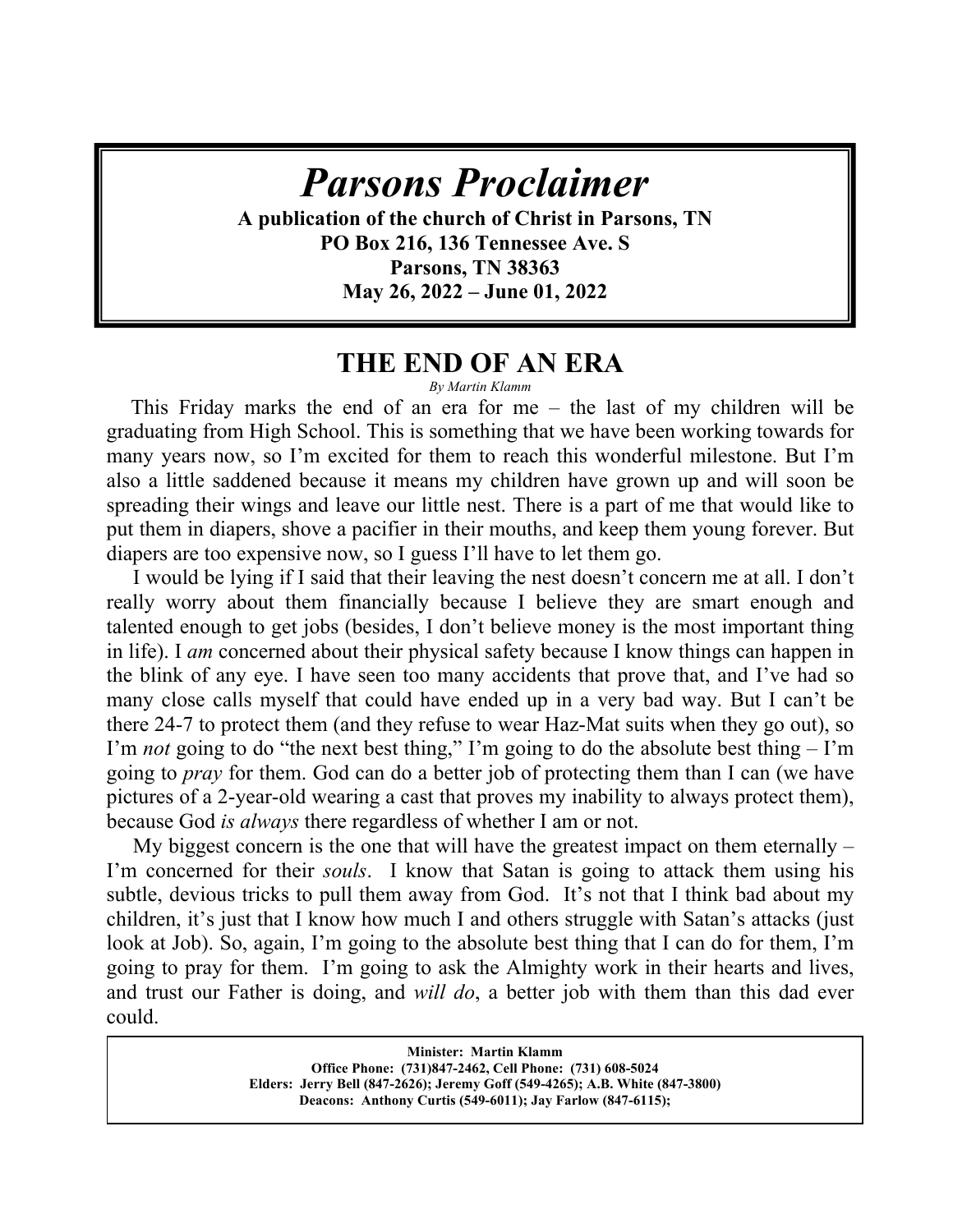# *MEN TO SERVE*

 $\overline{\phantom{a}}$ 

| <b>Bible School Devotion 05/29/22</b>  |                            |
|----------------------------------------|----------------------------|
|                                        |                            |
|                                        |                            |
| <b>Worship 05/29/22</b>                |                            |
|                                        |                            |
|                                        |                            |
|                                        |                            |
|                                        |                            |
|                                        |                            |
|                                        |                            |
|                                        |                            |
|                                        |                            |
|                                        |                            |
|                                        | Alex Jones and Zoey Graham |
|                                        |                            |
| Contribution                           |                            |
|                                        |                            |
|                                        |                            |
| <b>Sunday Evening Worship 05/29/22</b> |                            |
|                                        |                            |
|                                        |                            |
|                                        |                            |
|                                        |                            |
|                                        |                            |
|                                        |                            |
|                                        |                            |
|                                        | Whit Farlow                |
|                                        |                            |
| <b>Wednesday 06/01/22</b>              |                            |
|                                        |                            |
|                                        |                            |
|                                        |                            |
|                                        |                            |
|                                        |                            |
|                                        |                            |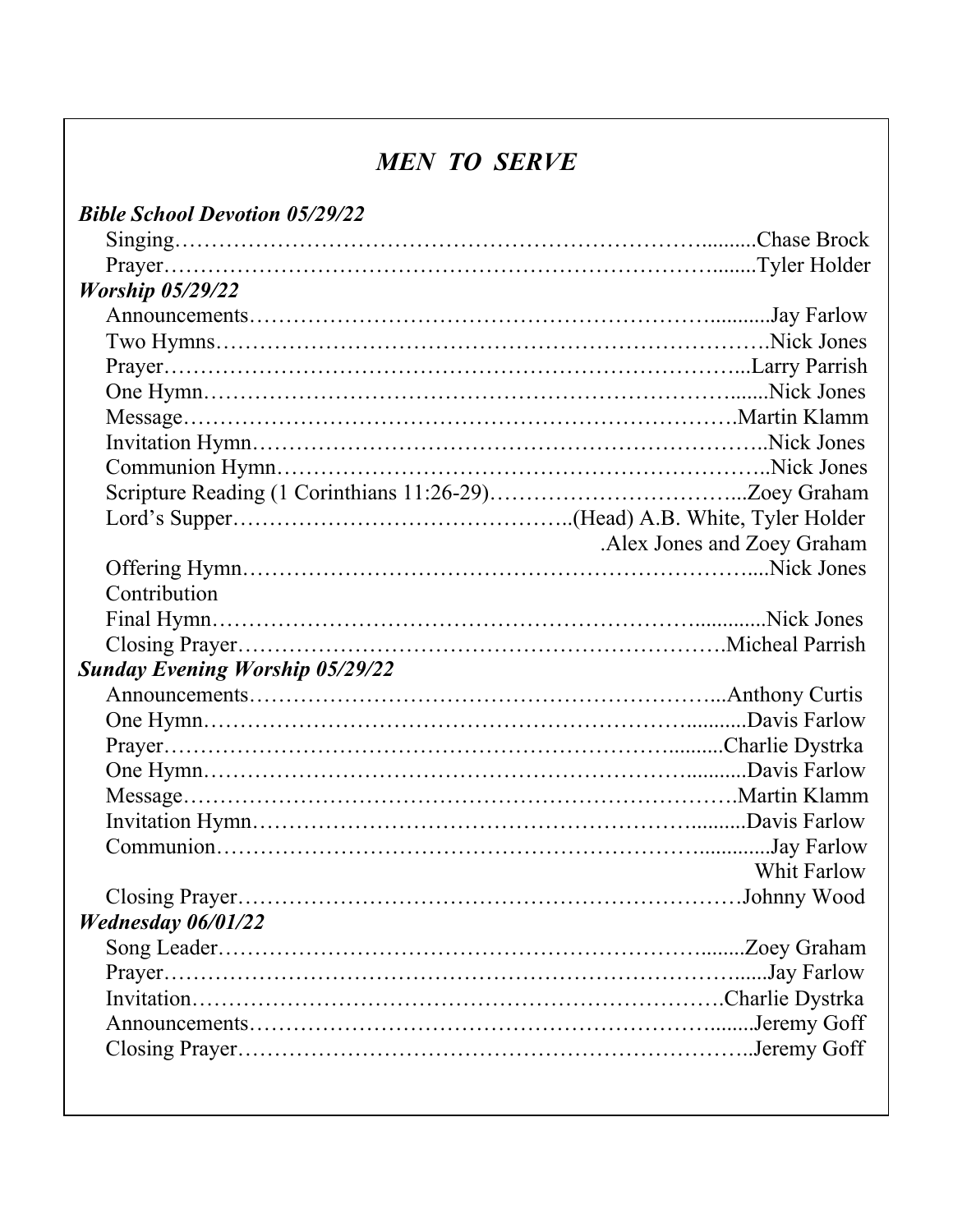# *FAMILY NEWS*

 *Molly Sanford and Melba King, sisters of Trissia Goff, are both struggling SICK: Donna Adkins, sister of Wendy Lee, has been diagnosed with cancer. with serious health issues. Kynley Montgomery, a relative of Jeremy and Trissia Goff, has been diagnosed with Hodgkin's lymphoma and will undergo treatment at St. Jude's.*

*CONTINUE TO PRAY FOR: Jim Barnett, Houston Barrett, Martha Coleman, and Paul Parrish.*

*SPOTLIGHT ON MISSIONS: This week our Spotlight is on the Pierce family in Fiji. Austin is in the Air Force Basic Training program. Cory will be getting married in a month.* 

*BRIDAL SHOWER: There will be a Bridal Shower Sunday, June 12th for Kayleigh Caldwell and Auston Phillips at 2:00. They are registered at*  Sherry's Interior and at https://www.theknot.com/us/kayleigh-caldwell**and-auston-phillips-jul-2022** *The shower will be in the home of Leslie Farlow.*

*WEDDING: Gracie Allen and Aden Ayers will be married June 18th. Please see enclosed invitation.*

*WORKCAMP: Workcamp will be June 5-8 in McKenzie.* 

*GRADUATION PARTY: There will be a graduation party for Chase Brock and Aleia Klamm on Saturday, May 28th at 4:00 PM. It will be at the Klammily home. They will have BBQ and Games. They ask that you bring a chair and to RSVP if you plan to attend (you can call or text at (731-608- 5024).*